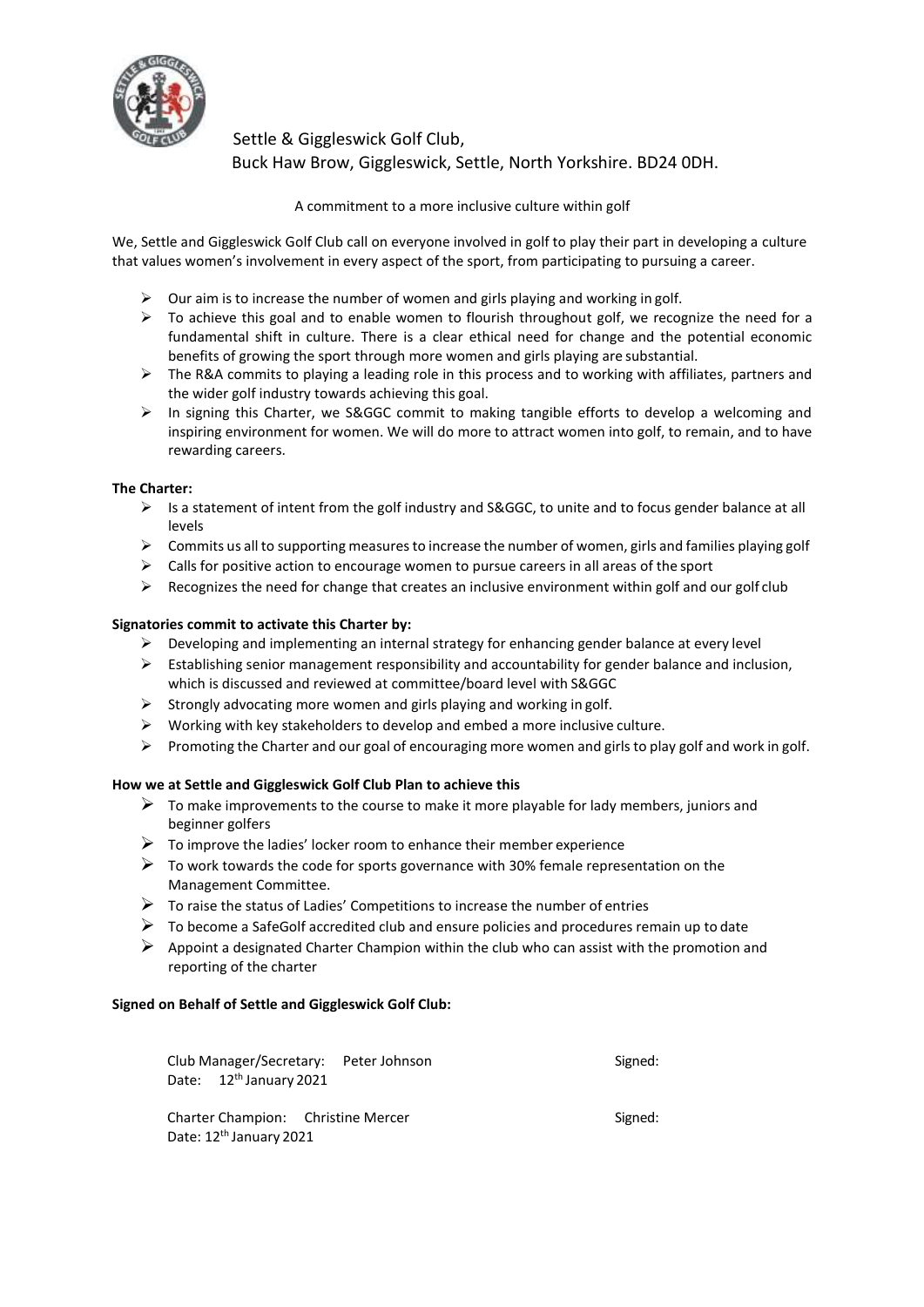These objectives will be embedded into the club business plan and reviewed on an annual basis, to ensure that this inclusive commitment remains robust.

|              | Commitment          | <b>Current Situation</b>                          | How this will be achieved                                | Date/Progress/Targets/Comments                    |
|--------------|---------------------|---------------------------------------------------|----------------------------------------------------------|---------------------------------------------------|
| $\mathbf{1}$ | To make             | The 1 <sup>st</sup> and 6 <sup>th</sup> holes are | To regularly strim certain areas                         | The maintenance of these areas has                |
|              | improvements to     | very difficult for                                | of the 1 <sup>st</sup> and 6 <sup>th</sup> holes so that | been infrequent in recent years.                  |
|              | the course.         | beginners, ladies and                             | the course is easier to play for                         |                                                   |
|              |                     | high handicap golfers.                            | all members and visitors.                                | To monitor the playability of 1 <sup>st</sup> and |
|              |                     |                                                   |                                                          | 6 <sup>th</sup> holes and gain regular feedback   |
|              |                     | Members have reported                             | The Club Captain will liaise                             | to help measure this.                             |
|              |                     | to the Management                                 | with the ground staff of                                 |                                                   |
|              |                     | Committee over a                                  |                                                          |                                                   |
|              |                     |                                                   | Giggleswick School, who                                  |                                                   |
|              |                     | number of years that                              | maintain the course and                                  |                                                   |
|              |                     | these two holes cause                             | volunteer golf club members.                             |                                                   |
|              |                     | great difficulties                                |                                                          |                                                   |
|              |                     | particularly when                                 | Feedback will be gained from                             |                                                   |
|              |                     | certain areas are not                             | members and visitors to                                  |                                                   |
|              |                     | strimmed as they are                              | identify whether strimming                               |                                                   |
|              |                     | unable to drive beyond                            | the identified areas on a                                |                                                   |
|              |                     | the overgrown areas.                              | regular basis is making these                            |                                                   |
|              |                     |                                                   | holes easier to play.                                    |                                                   |
| 2            | To improve the      | Hot water is not always                           | To alter the hot water system                            | Quotes will be requested before the               |
|              | ladies' locker      | available.                                        | so that there is always hot                              | end of January with the intention                 |
|              | room.               |                                                   | water.                                                   | that the works will be completed                  |
|              |                     | This is a real concern for                        |                                                          | before the middle of March.                       |
|              |                     | lady members who feel                             | The Management Committee                                 |                                                   |
|              |                     | that hot water should                             | will request quotes from a                               | To record when the necessary works                |
|              |                     | always be available.                              | local contractor before                                  | have been completed and put a                     |
|              |                     |                                                   | commissioning the works.                                 | maintenance plan in place if                      |
|              |                     |                                                   |                                                          | necessary.                                        |
|              |                     |                                                   | Again, feedback from our lady                            |                                                   |
|              |                     |                                                   | members will be obtained to                              |                                                   |
|              |                     |                                                   |                                                          |                                                   |
|              |                     |                                                   | ensure that their needs have                             |                                                   |
|              |                     |                                                   | been met and whether any                                 |                                                   |
|              |                     |                                                   | maintenance is required.                                 |                                                   |
| 3            | To work towards     | There are two lady                                | To elect more ladies on to the                           | To record when a third lady is                    |
|              | the code for sports | members on the                                    | Management Committee so                                  | elected to the Management                         |
|              | governance with     | Management                                        | that there is a 30% female                               | Committee.                                        |
|              | 30% female          | Committee (Lady                                   | representation.                                          |                                                   |
|              | representation on   | Captain and Lady Vice                             |                                                          | On 18 <sup>th</sup> November 2020 a third lady    |
|              | the Management      | Captain.)                                         | To write role descriptors so                             | was elected on to the Management                  |
|              | Committee.          |                                                   | that it is understood what is                            | Committee in the role of Treasurer.               |
|              |                     | Up to 18 <sup>th</sup> November                   | expected by the positions on                             |                                                   |
|              |                     | 2020, 11 members sat                              | the Management Committee.                                | Aim to maintain 3 women                           |
|              |                     | on the committee and                              |                                                          | representatives on the committee                  |
|              |                     | this was a ratio of 9:2                           | To produce a skills matrix so                            | from here on.                                     |
|              |                     | (ie. males to females)                            | that it is understood what                               |                                                   |
|              |                     |                                                   | areas are required for the                               |                                                   |
|              |                     | Firstly, members are                              | Management Committee.                                    |                                                   |
|              |                     | proposed and seconded                             |                                                          |                                                   |
|              |                     | by other members and                              | A month before the AGM,                                  |                                                   |
|              |                     | then adopted at the                               | notices are displayed in the                             |                                                   |
|              |                     | AGM.                                              | locker rooms and emails are                              |                                                   |
|              |                     |                                                   | sent to all members regarding                            |                                                   |
|              |                     |                                                   | the election of officers to the                          |                                                   |
|              |                     |                                                   |                                                          |                                                   |
|              |                     |                                                   | Management Committee at<br>the AGM in November of each   |                                                   |
|              |                     |                                                   |                                                          |                                                   |
|              |                     |                                                   | year.                                                    |                                                   |
| 4            | To raise the status | There are 22 lady                                 | Continue to use the ladies'                              | Aim to have an average of 8                       |
|              | of Ladies'          | members.                                          | WhatsApp group and emails to                             | attendees for competitions.                       |
|              | Competitions.       |                                                   | promote competitions.                                    |                                                   |
|              |                     | On average 5 lady                                 |                                                          | To address the poor condition of the              |
|              |                     | members take part in                              | To continue to use the online                            | Summer League trophy before 1st                   |
|              |                     | competitions.                                     | booking system to sign up for                            | May 2021.                                         |
|              |                     |                                                   | competitions as well as                                  |                                                   |
|              |                     | Some trophies for the                             | contacting lady members via                              |                                                   |
|              |                     | ladies' competitions are                          | the WhatsApp group.                                      |                                                   |
|              |                     | in a poor condition.                              |                                                          |                                                   |
|              |                     |                                                   | To replace or purchase new                               |                                                   |
|              |                     |                                                   | trophies of a good quality.                              |                                                   |
| 5            | To become a         | a. Adopted the                                    | The management team at the                               | Keep a register of when the key                   |